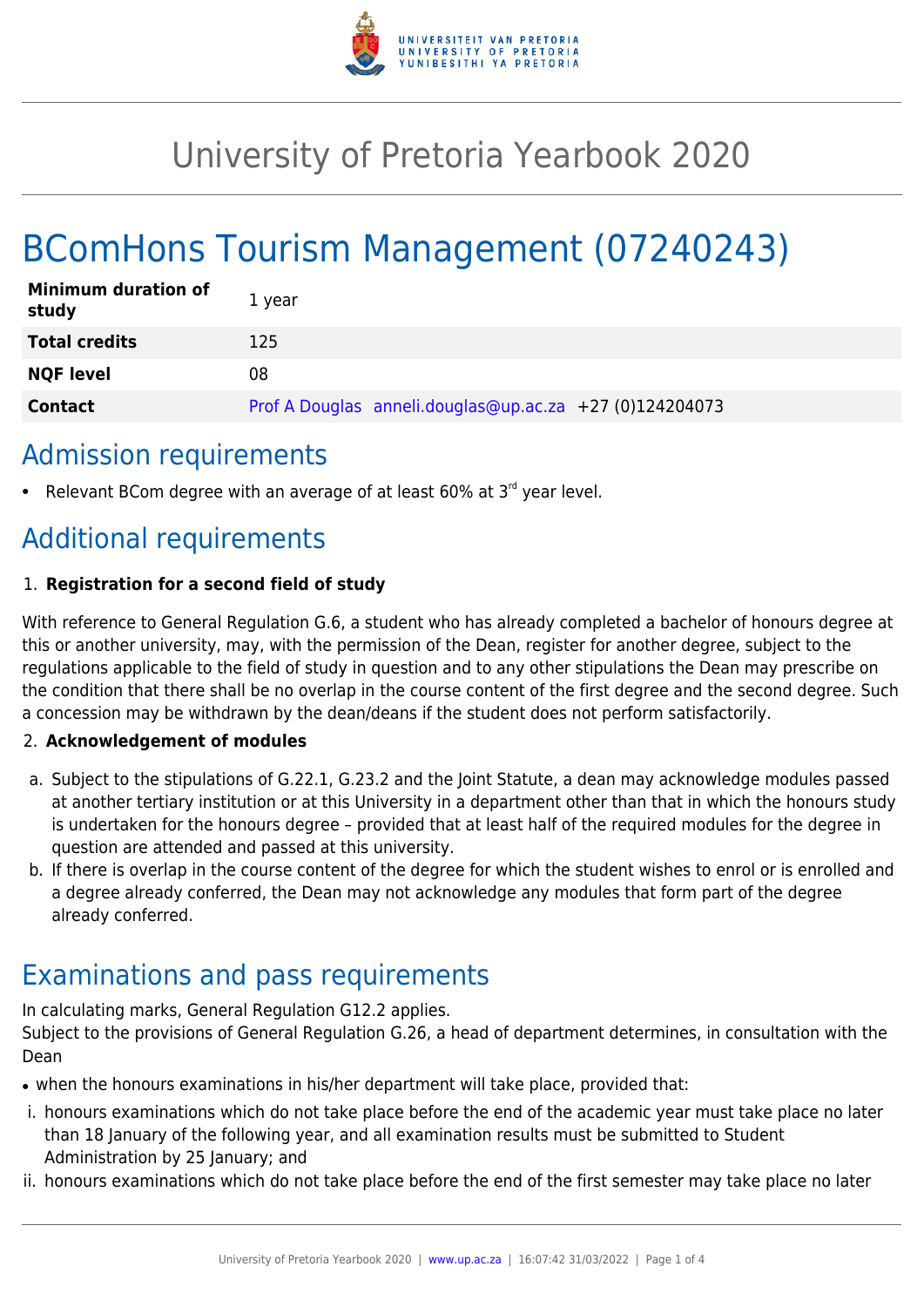

than 15 July, and all examination results must be submitted to Student Administration on or before 18 July.

- whether a candidate will be admitted to a supplementary examination, provided that a supplementary examination is granted, only once in a maximum of two prescribed semester modules or once in one year module;
- supplementary examinations (if granted) cover the same subject matter as was the case for the examinations;
- NB: For the purpose of this provision, the phrase "not sit for an examination more than twice in the same subject" as it appears in General Regulation G.18.2, implies that a candidate may not be admitted to an examination in a module, including a supplementary examination, more than three times.
- the manner in which research reports are prepared and examined in his/her department.

**NB**: Full details are published in each department's postgraduate information brochure, which is available from the relevant head of department. The minimum pass mark for a research report is 50%. The provisions regarding pass requirements for dissertations contained in General Regulation G.12.2 apply mutatis mutandis to research reports.

Subject to the provisions of General Regulation G.12.2.1.3, the subminimum required in subdivisions of modules is published in the study guides, which is available from the relevant head of department.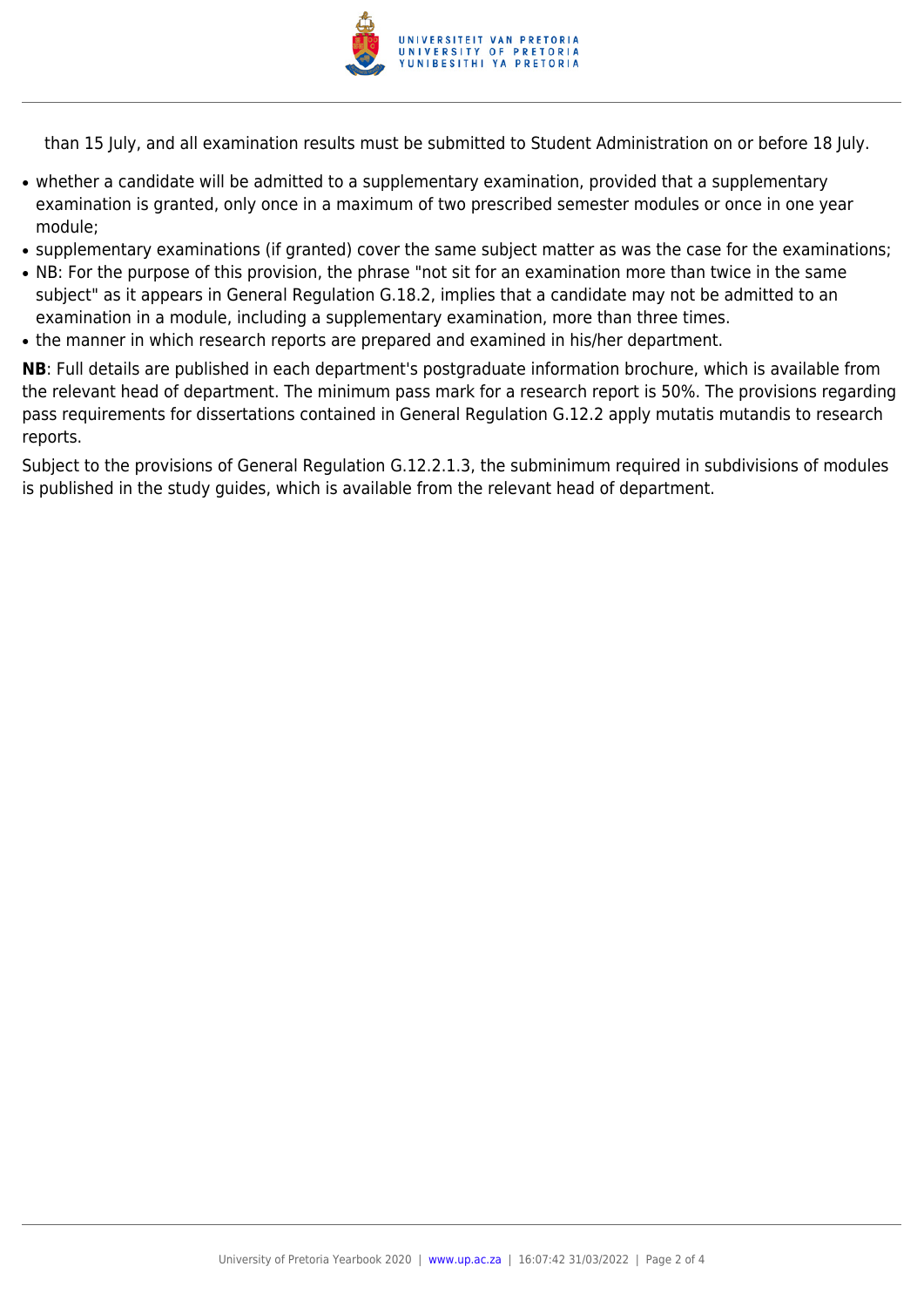

## Curriculum: Final year

**Minimum credits: 125**

### **Core modules**

### **Responsible tourism management 715 (TBE 715)**

| 20.00                          |
|--------------------------------|
| No prerequisites.              |
| 1 lecture per week             |
| Module is presented in English |
| Marketing Management           |
| Year                           |
|                                |

#### **Module content**

The module equips the learner with responsible tourism management values and requires the learner to develop a portfolio that demonstrates their ability to conduct research, compile and write different research and/or tourism documents/reports, present to audiences and solve tourism-related strategic problems.

### **Destination management 719 (TBE 719)**

| <b>Module credits</b>         | 25.00                          |
|-------------------------------|--------------------------------|
| <b>Prerequisites</b>          | No prerequisites.              |
| <b>Contact time</b>           | 1 lecture per week             |
| <b>Language of tuition</b>    | Module is presented in English |
| <b>Department</b>             | Marketing Management           |
| <b>Period of presentation</b> | Semester 1                     |

#### **Module content**

This module includes themes such as destination marketing, events management and sports tourism. The themes are explored from a strategic management perspective and cover several topics such as current trends in destination marketing, strategic and practical issues of events management and markets, product offerings and strategic issues at destination management level.

### **Travel management 720 (TBE 720)**

| 25.00                          |
|--------------------------------|
| No prerequisites.              |
| 1 lecture per week             |
| Module is presented in English |
| Marketing Management           |
| Semester 2                     |
|                                |